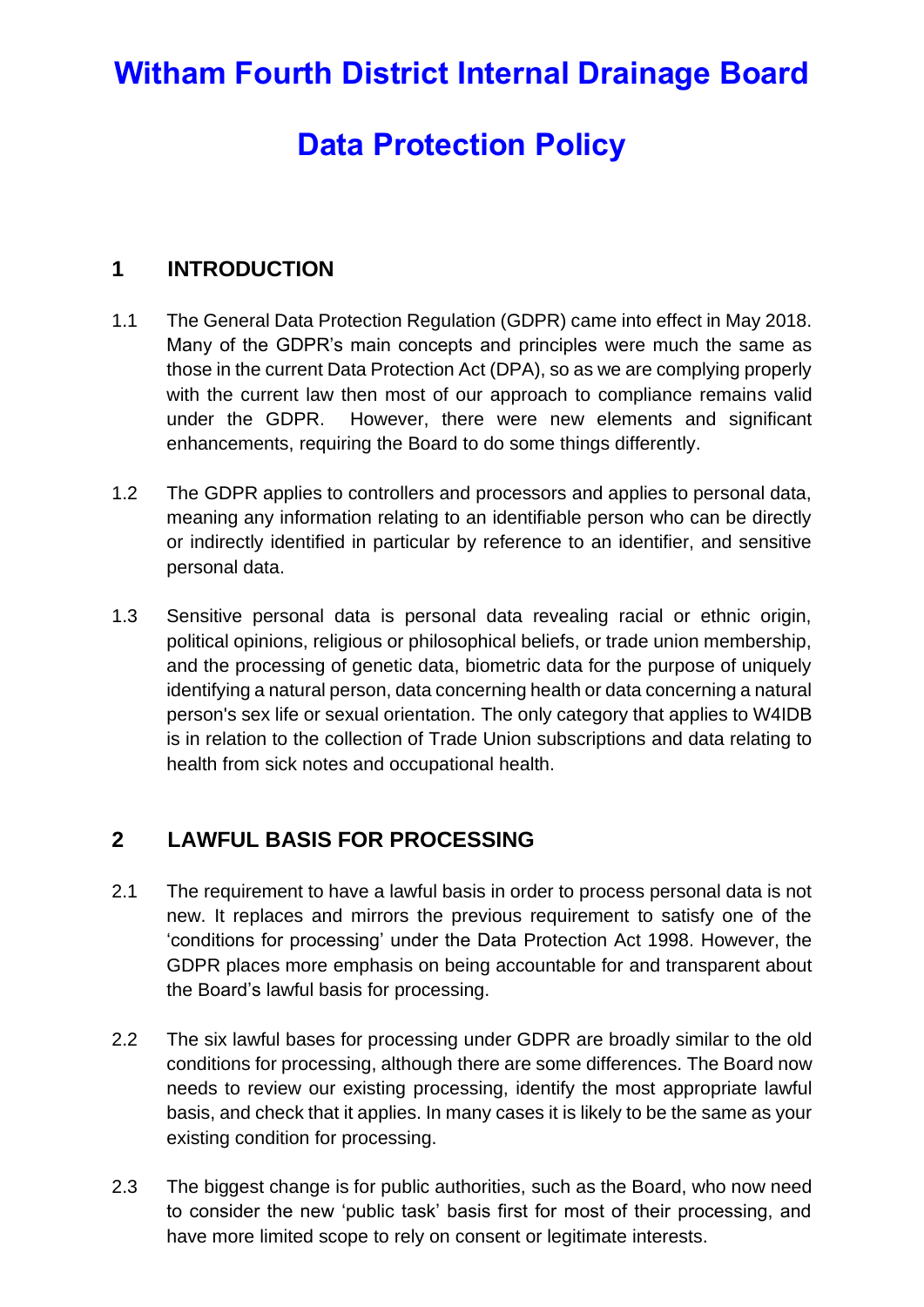- 2.4 We can choose a new lawful basis if you find that your old condition for processing is no longer appropriate under the GDPR, or decide that a different basis is more appropriate. Once the GDPR is in effect, it will be much harder to swap between lawful bases if the Board finds that our original basis was invalid. The Board will be in breach of the GDPR if we do not clearly identify the appropriate lawful basis (or bases, if more than one applies) from the start.
- 2.5 The GDPR brings in new accountability and transparency requirements. The Board should therefore make sure it clearly documents the lawful basis so that it can demonstrate its compliance in line with Articles 5(2) and 24.
- 2.6 The Board must now inform people upfront about the lawful basis for processing their personal data. The Board needs therefore, to communicate this information to individuals by 25 May 2018, and ensure that you include it in all future privacy notices.
- 2.7 The lawful bases for processing are set out in Article 6 of the GDPR. At least one of these must apply whenever you process personal data:
	- (a) **Consent**: the individual has given clear consent for the Board to process their personal data for a specific purpose.
	- (b) **Contract:** the processing is necessary for a contract the Board has have with the individual, or because they have asked the Board to take specific steps before entering into a contract.
	- (c) **Legal obligation:** the processing is necessary for the Board to comply with the law (not including contractual obligations).
	- (d) **Vital interests:** the processing is necessary to protect someone's life.
	- (e) **Public task:** the processing is necessary for the Board to perform a task in the public interest or for your official functions, and the task or function has a clear basis in law.
	- (f) **Legitimate interests:** the processing is necessary for the Boards legitimate interests or the legitimate interests of a third party unless there is a good reason to protect the individual's personal data which overrides those legitimate interests. (This cannot apply if you are a public authority processing data to perform your official tasks.)

A register of data types held and the lawful basis to process this data is shown at Appendix 1.

# **3 INDIVIDUAL RIGHTS**

3.1 The GDPR provides the following rights for individuals: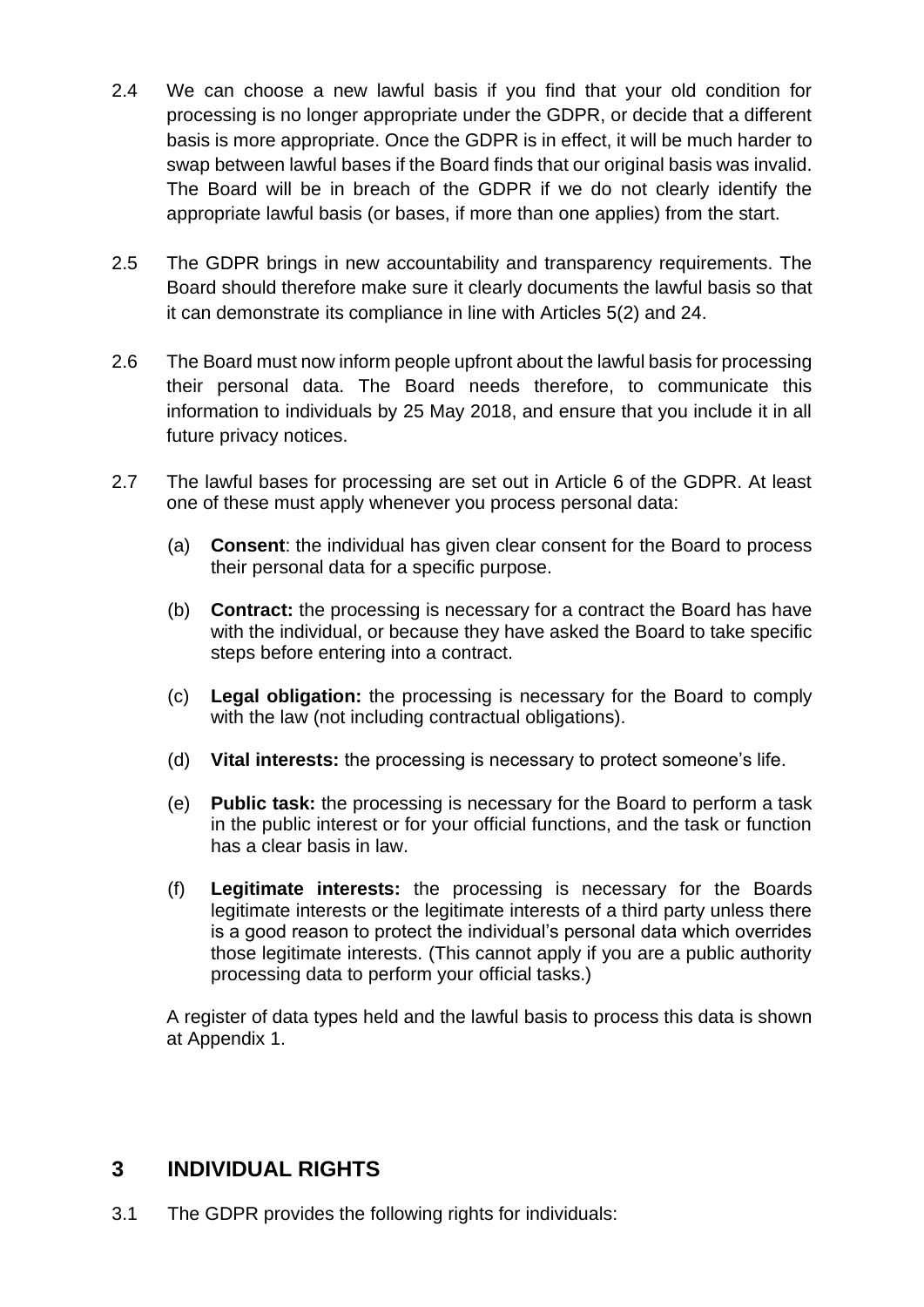### (a) **The right to be informed**

Individuals have the right to be informed about the collection and use of their personal data. This is a key transparency requirement under the GDPR. The board achieves this by publishing the Privacy Notice at appendix 2.

### (b) **The right of access**

Individuals have the right to access their personal data and supplementary information. The right of access allows individuals to be aware of and verify the lawfulness of the processing.

### (c) **The right to rectification**

The GDPR includes a right for individuals to have inaccurate personal data rectified, or completed if it is incomplete. An individual can make a request for rectification verbally or in writing.

### (d) **The right to erasure**

The GDPR introduces a right for individuals to have personal data erased. The right to erasure is also known as 'the right to be forgotten'. Individuals can make a request for erasure verbally or in writing. The right is not absolute and only applies in certain circumstances. For example, it does not apply for the performance of a task carried out in the public interest or in the exercise of official authority.

### (e) **The right to restrict processing**

Individuals have the right to request the restriction or suppression of their personal data. This is not an absolute right and only applies in certain circumstances. When processing is restricted, we are permitted to store the personal data, but not use it. An individual can make a request for restriction verbally or in writing.

### (f) **The right to data portability**

The right to data portability allows individuals to obtain and reuse their personal data for their own purposes across different services. It allows them to move, copy or transfer personal data easily from one IT environment to another in a safe and secure way, without hindrance to usability.

### (g) **The right to object**

Individuals have the right to object to processing based on legitimate interests or the performance of a task in the public interest/exercise of official authority (including profiling), direct marketing (including profiling) and processing for purposes of scientific/historical research and statistics. Details of how to object are included in our Privacy Notice at appendix 2.

### (h) **Rights in relation to automated decision making and profiling.**

The GDPR has provisions on: automated individual decision-making (making a decision solely by automated means without any human involvement); and profiling (automated processing of personal data to evaluate certain things about an individual). Profiling can be part of an automated decision-making process. The GDPR applies to all automated individual decision-making and profiling.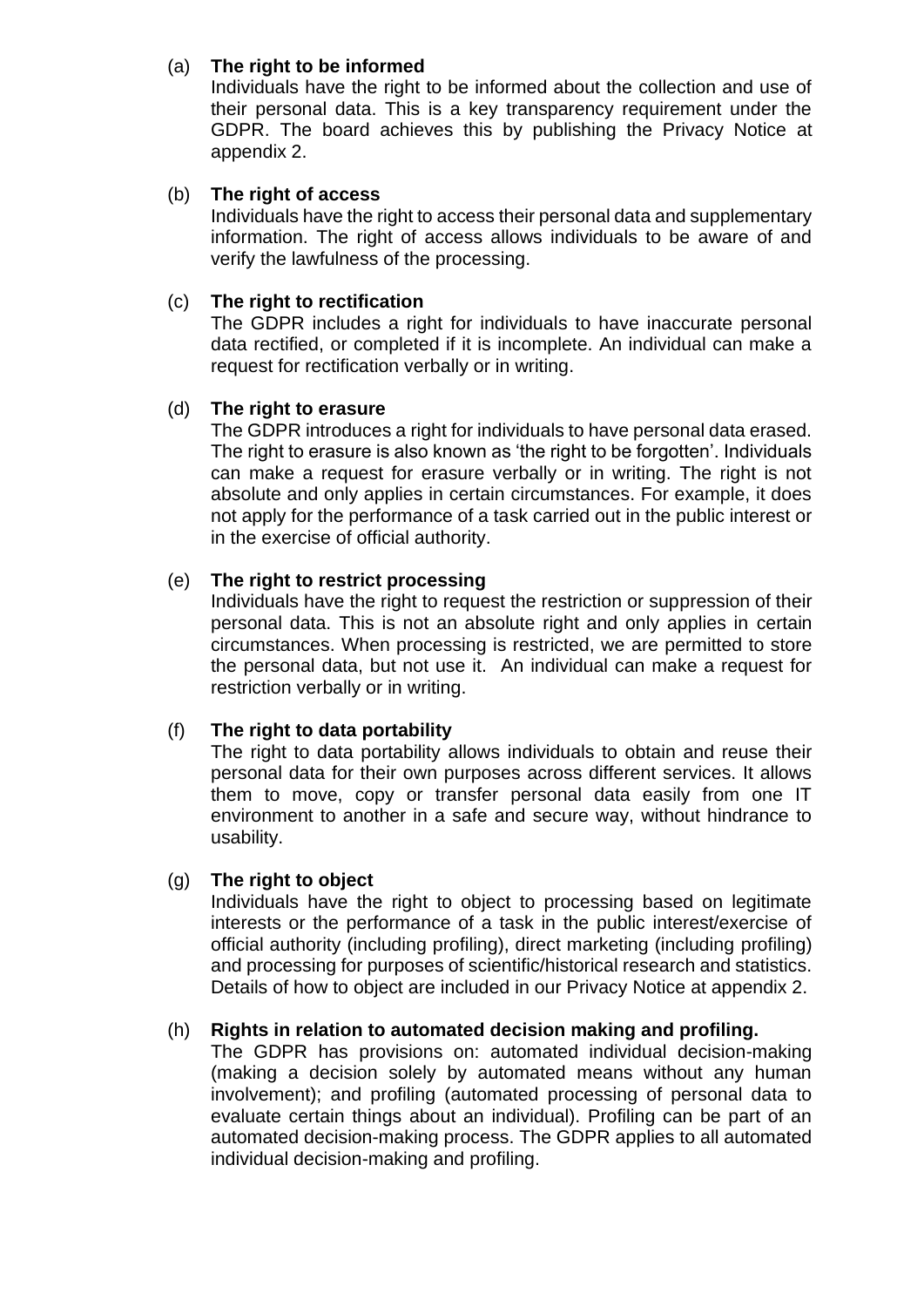# **4 ACCOUNTABILITY AND GOVERNANCE**

4.1 The GDPR includes provisions that promote accountability and governance. These complement the GDPR's transparency requirements. While the principles of accountability and transparency have previously been implicit requirements of data protection law, the GDPR's emphasis elevates their significance. We are expected to put into place comprehensive but proportionate governance measures. Good practice tools that the ICO has championed for a long time such as privacy impact assessments and privacy by design are now legally required in certain circumstances. Ultimately, these measures should minimise the risk of breaches and uphold the protection of personal data. Practically, this is likely to mean more policies and procedures for organisations, although many organisations will already have good governance measures in place.

### 4.2 **Documentation**

The GDPR contains explicit provisions about documenting the Board's processing activities. We must maintain records on several things such as processing purposes, data sharing and retention. A register can be found at appendix 1.

The Board may be required to make the records available to the ICO on request. Records must be kept in writing. Records must be kept up to date and reflect our current processing activities.

### 4.3 **Data protection by design and default**

Under the GDPR, the Board has a general obligation to implement technical and organisational measures to show that the Board has considered and integrated data protection into the Boards processing activities. Privacy by design has always been an implicit requirement of data protection that the ICO has consistently championed.

### 4.4 **Data protection impact assessments**

A data protection impact assessment (DPIA) is a process to help the Board identify and minimise the data protection risks of a project. The Board must do a DPIA for certain listed types of processing, or any other processing that is likely to result in a high risk to individuals' interests.

It is also good practice to do a DPIA for any other major project which requires the processing of personal data. To assess the level of risk, the Board must consider both the likelihood and the severity of any impact on individuals. High risk could result from either a high probability of some harm, or a lower possibility of serious harm.

This is not likely to apply to the Board but should be borne in mind.

### 4.5 **Data Protection Officer**

The GDPR introduces a duty for the Board to appoint a data protection officer (DPO) as we are a public authority. DPOs assist to monitor internal compliance, inform and advise on data protection obligations, provide advice regarding Data Protection Impact Assessments (DPIAs) and act as a contact point for data subjects and the supervisory authority.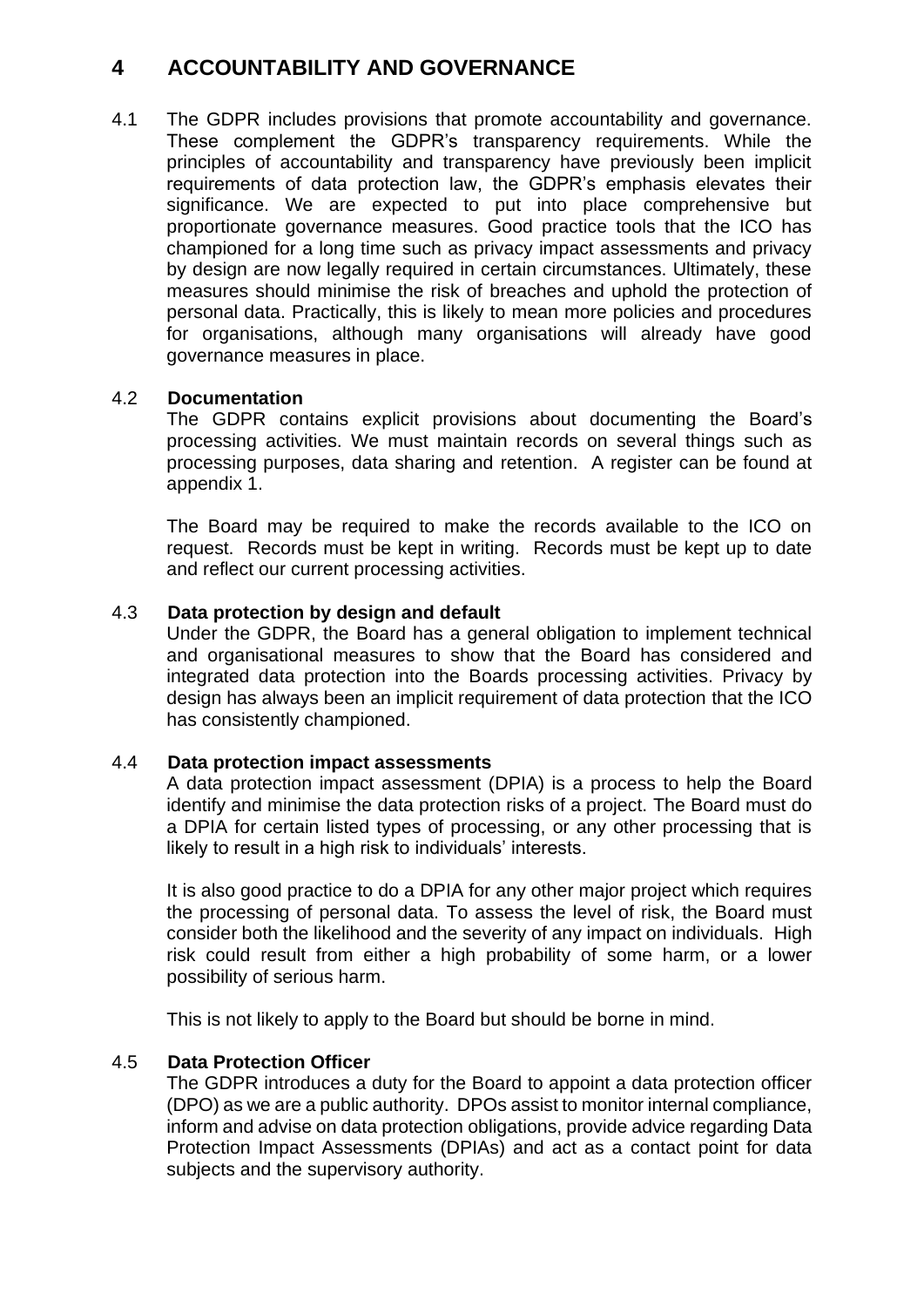The DPO must be independent, an expert in data protection, adequately resourced, and report to the highest management level. A DPO can be an existing employee or externally appointed.

Peter Bateson BA FCCA MBA Chief Executive and Finance Manager is appointed at the Boards Data Protection Officer.

#### 4.6 **Security**

The GDPR requires personal data to be processed in a manner that ensures its security. This includes protection against unauthorised or unlawful processing and against accidental loss, destruction or damage. It requires that appropriate technical or organisational measures are used.

#### 4.7 **Personal data breaches**

The GDPR introduces a duty on all organisations to report certain types of personal data breach to the relevant supervisory authority. The Board must do this within 72 hours of becoming aware of the breach, where feasible. If the breach is likely to result in a high risk of adversely affecting individuals' rights and freedoms, the Board must also inform those individuals without undue delay.

The Board should ensure it has robust breach detection, investigation and internal reporting procedures in place. This will facilitate decision-making about whether or not you need to notify the relevant supervisory authority and the affected individuals. The Board must also keep a record of any personal data breaches, regardless of whether you are required to notify.

#### 4.8 **Children**

It is not envisaged that the personal details of children will be processed and the DPO should be consulted if this becomes a requirement.

# **5 DATA PROTECTION PRINCIPLES**

5.1 Black Sluice Internal Drainage Board fully endorses the eight data protection principles, adhering to them at all times.

These principles are:

- (a) Personal data shall be processed fairly and lawfully and, in particular, shall not be processed unless specific conditions are met.
- (b) Personal data shall be obtained only for one or more specified and lawful purposes and shall not be further processed in any way incompatible with that purpose or those purposes.
- (c) Personal data shall be adequate, relevant and not excessive in relation to the purpose or purposes for which they are processed.
- (d) Personal data shall be accurate and where necessary, kept up to date.
- (e) Personal data processed for any purpose or purposes shall not be kept for longer than is necessary for that purpose or those purposes.
- (f) Personal data shall be processed in accordance with the rights of data subjects under GDPR.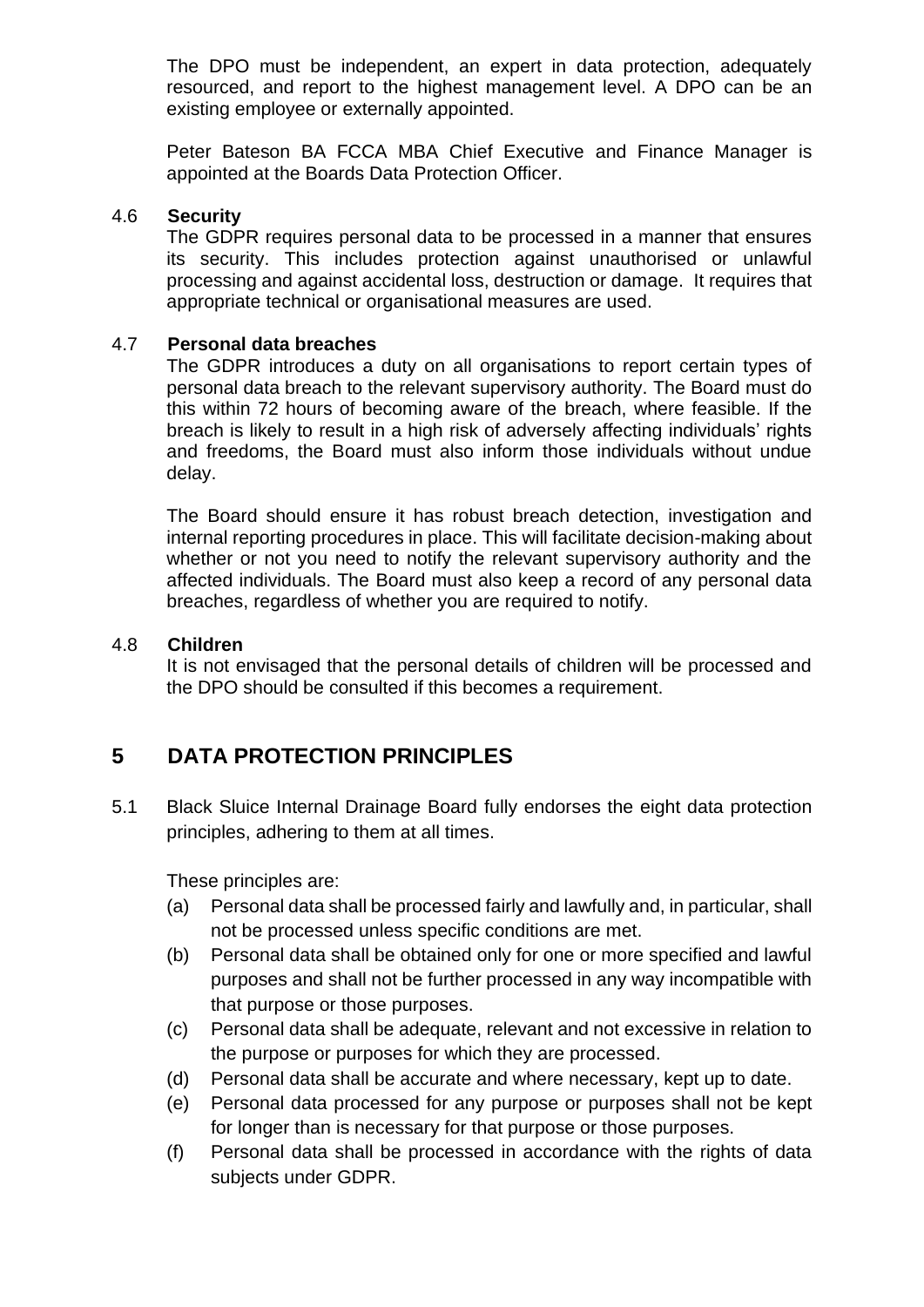- (g) Appropriate technical and organisational measures shall be taken against unauthorised or unlawful processing of personal data and against accidental loss or destruction of, or damage to, personal data.
- (h) Personal data shall not be transferred to a country or territory outside the European Economic Area unless that country or territory ensures an adequate level of protection for the rights and freedom of data subjects in relation to the processing of personal data.

## 5.2 **Witham Fourth District Internal Drainage Board's commitment to the Data Protection Principles**

W4IDB will do the following to comply with the principles:

- (a) Observe fully the conditions regarding the fair collection and use of information.
- (b) Meet its legal obligations to specify the purposes for which information is used.
- (c) Collect and process appropriate information and only to the extent that it is required to fulfil operational needs or to comply with any legal requirements.
- (d) Ensure the quality of information used.
- (e) Ensure that information held is erased at the appropriate time.
- (f) Ensure that the rights of individuals about whom we hold information can be exercised fully under GDPR.
- (g) Take appropriate technical and organisational security measures to safeguard personal information.
- (h) Ensure that personal information is not transferred abroad without suitable safeguards.

## 5.3 **Witham Fourth District Internal Drainage Board adheres to its commitment to Data Protection by:**

- (a) Allocation of specific responsibility for data protection to at least one person known as the Data Protection Officer.
- (b) Ensure that employees handling personal information are supervised appropriately.
- (c) Requests for access to an individual's own personal information are dealt with in a timely and courteous manner.
- (d) Record any incidents of breach in data protection policy and keep a register.
- (e) Undertake regular review of management of personal information and update when necessary.

# 5.4 **Access to personal information**

For information about how to request subject access to personal information please contact: [drainage@](mailto:Mailbox@Blacksluiceidb.gov.uk)w4idb.co.uk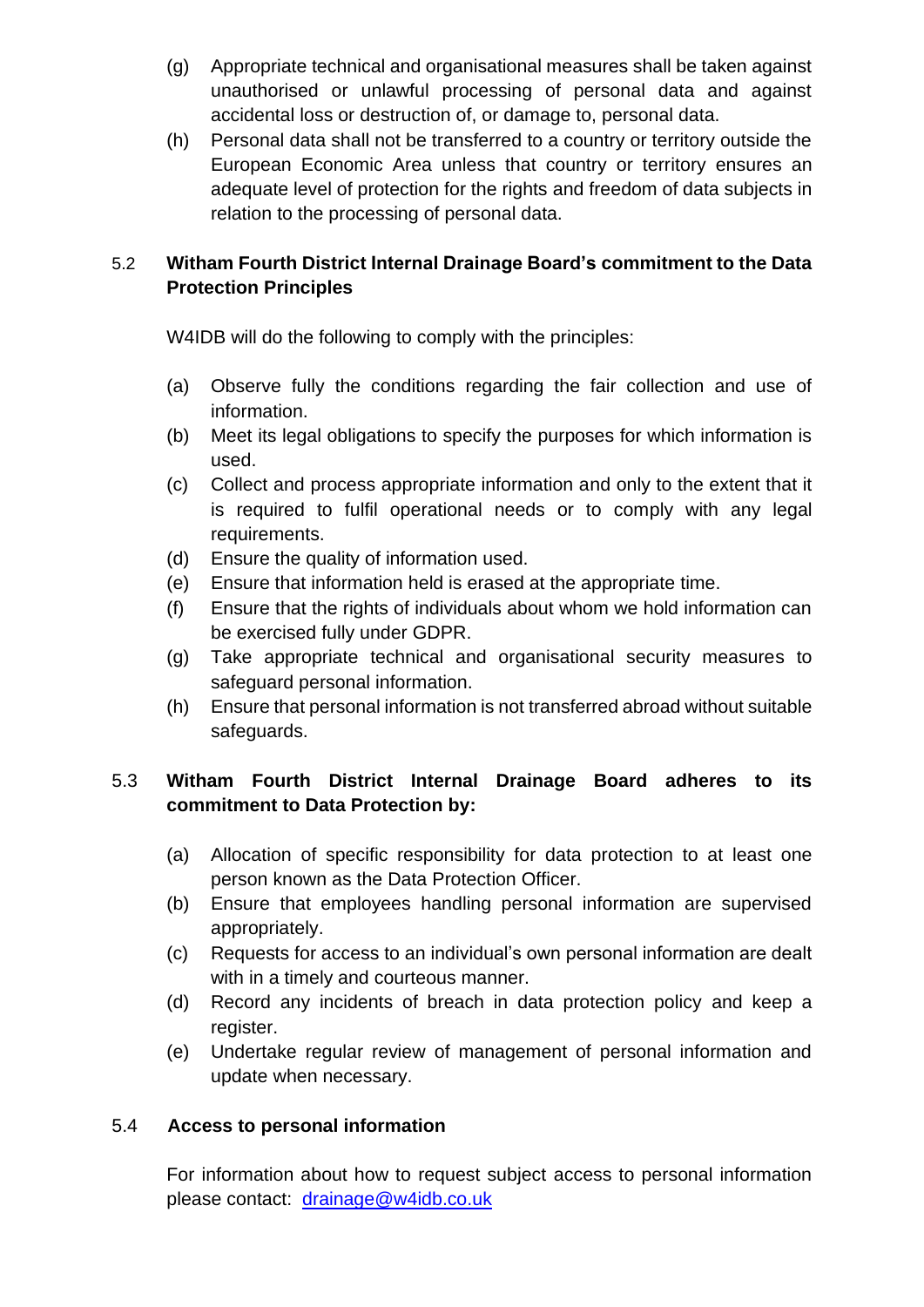| <b>Organisation Name and Contact Details</b> |                                     | <b>Data Protection Officer</b>                                  |                                     |                              |                              |                                                                        | Article 6(1)a) - Consent                                          |                                                                |
|----------------------------------------------|-------------------------------------|-----------------------------------------------------------------|-------------------------------------|------------------------------|------------------------------|------------------------------------------------------------------------|-------------------------------------------------------------------|----------------------------------------------------------------|
| Name and Contact Details                     | Witham Fourth District IDB          | Name and Contact Details                                        | Peter Bateson                       |                              |                              |                                                                        | Article 6(1)b) - Contract                                         |                                                                |
| Address                                      | 47 Norfolk Street, Boston, PE21 6PP | Address                                                         | 47 Norfolk Street. Boston. PE21 6PP |                              |                              |                                                                        | Article 6(1)c) - Legal Obligation                                 |                                                                |
| Email                                        | drainage@w4idb.co.uk                | Email                                                           | peter@w4idb.co.uk                   |                              |                              |                                                                        | Article 6(1)d) - Vital interests                                  |                                                                |
| Telephone                                    | 01205 310088                        | Telephone                                                       | 01205 310088                        |                              |                              |                                                                        | Article 6(1)e) - Public Task                                      | Article 9(2)a) - Consent                                       |
|                                              |                                     |                                                                 |                                     |                              |                              |                                                                        | Article 6(1)f) - Legitimate Interests Article 9(2)b) - Employment |                                                                |
|                                              |                                     |                                                                 |                                     |                              |                              |                                                                        |                                                                   |                                                                |
| <b>Business Function</b>                     | <b>Purpose of Processing</b>        | Name and Contact details of<br>joint controller (if applicable) | <b>Category of Individual</b>       | Category of personal data    | <b>Category of recipient</b> | <b>General description of technical</b><br>and organisational security | Article 6 lawful basis for<br>processing personal data            | <b>Article 9 basis for processing</b><br>special category data |
|                                              |                                     |                                                                 |                                     |                              |                              |                                                                        |                                                                   |                                                                |
| Rating                                       | Rating records                      | ۷/A                                                             | Ratepayers                          | Contact details              | Public                       |                                                                        | Article 6(1)e) - Public Task                                      |                                                                |
|                                              |                                     |                                                                 |                                     |                              |                              |                                                                        |                                                                   |                                                                |
| Planning & Consenting                        | Planning consultation               | Boston Borough Council                                          | Public                              | Contact details              | District/Borough Council     | Encrypted storage                                                      | Article 6(1)e) - Public Task                                      |                                                                |
| Planning & Consenting                        | Planning consultation               | East Lindsey District Council                                   | Public                              | Contact details              | District/Borough Council     | Encrypted storage                                                      | Article 6(1)e) - Public Task                                      |                                                                |
|                                              |                                     |                                                                 |                                     |                              |                              |                                                                        |                                                                   |                                                                |
| Planning & Consenting                        | Consent application                 | ۷/A                                                             | Applicant                           | Contact details              | N/A                          | Encrypted storage                                                      | Article 6(1)e) - Public Task                                      |                                                                |
| Planning & Consenting                        | onsent application (LCC ext area)   | incolnshire County Council                                      | Applicant                           | Contact details              | N/A                          | Encrypted storage                                                      | Article 6(1)e) - Public Task                                      |                                                                |
|                                              |                                     |                                                                 |                                     |                              |                              |                                                                        |                                                                   |                                                                |
| Finance                                      | Payroll                             | ۷/A                                                             | Employees                           | Contact details              | <b>HMRC</b>                  | Encrypted storage/transfer                                             | Article 6(1)c) - Legal Obligation                                 |                                                                |
| Finance                                      | Payroll                             | ۷/A                                                             | Employees                           | Bank/pension/tax details     | <b>HMRC</b>                  | Encrypted storage/transfer                                             | Article 6(1)c) - Legal Obligation                                 |                                                                |
|                                              |                                     |                                                                 |                                     |                              |                              |                                                                        |                                                                   |                                                                |
| Finance                                      | Sales                               | ۷/A                                                             | Customers                           | Contact details              | N/A                          | Encrypted storage                                                      | Article 6(1)b) - Contract                                         |                                                                |
| Finance                                      | Purchases                           | ۷/A                                                             | Suppliers                           | Contact details/bank details | N/A                          | Encrypted storage                                                      | Article 6(1)b) - Contract                                         |                                                                |
|                                              |                                     |                                                                 |                                     |                              |                              |                                                                        |                                                                   |                                                                |
| Human Resources                              | Personnel file                      | N/A                                                             | Employees                           | Contract details             | N/A                          | Encrypted storage                                                      | Article 6(1)b) - Contract                                         |                                                                |
| Human Resources                              | Personnel file                      | ۷/A                                                             | <b>Employees</b>                    | Pay & Leave records          | N/A                          | Encrypted storage                                                      | Article 6(1)b) - Contract                                         |                                                                |
| Human Resources                              | Personnel file                      | ۷/A                                                             | Employees                           | Sickness Records             | N/A                          | Encrypted storage                                                      | Article 6(1)b) - Contract                                         | Article 9(2)b) - Employment                                    |
| Human Resources                              | Personnel file                      | ۷/A                                                             | Employees                           | Driver declarations          | N/A                          | Encrypted storage                                                      | Article 6(1)b) - Contract                                         |                                                                |
| Human Resources                              | Personnel file                      | ۷/A                                                             | Employees                           | Annual health declaration    | N/A                          | Encrypted storage                                                      | Article 6(1)b) - Contract                                         | Article 9(2)b) - Employment                                    |
|                                              |                                     |                                                                 |                                     |                              |                              |                                                                        |                                                                   |                                                                |
| Admin                                        | <b>Board Functions</b>              | N/A                                                             | <b>Board Members</b>                | Contact details              | N/A                          | Encrypted storage                                                      | Article 6(1)e) - Public Task                                      |                                                                |
|                                              |                                     |                                                                 |                                     |                              |                              |                                                                        |                                                                   |                                                                |
|                                              |                                     |                                                                 |                                     |                              |                              |                                                                        |                                                                   |                                                                |
|                                              |                                     |                                                                 |                                     |                              |                              |                                                                        |                                                                   |                                                                |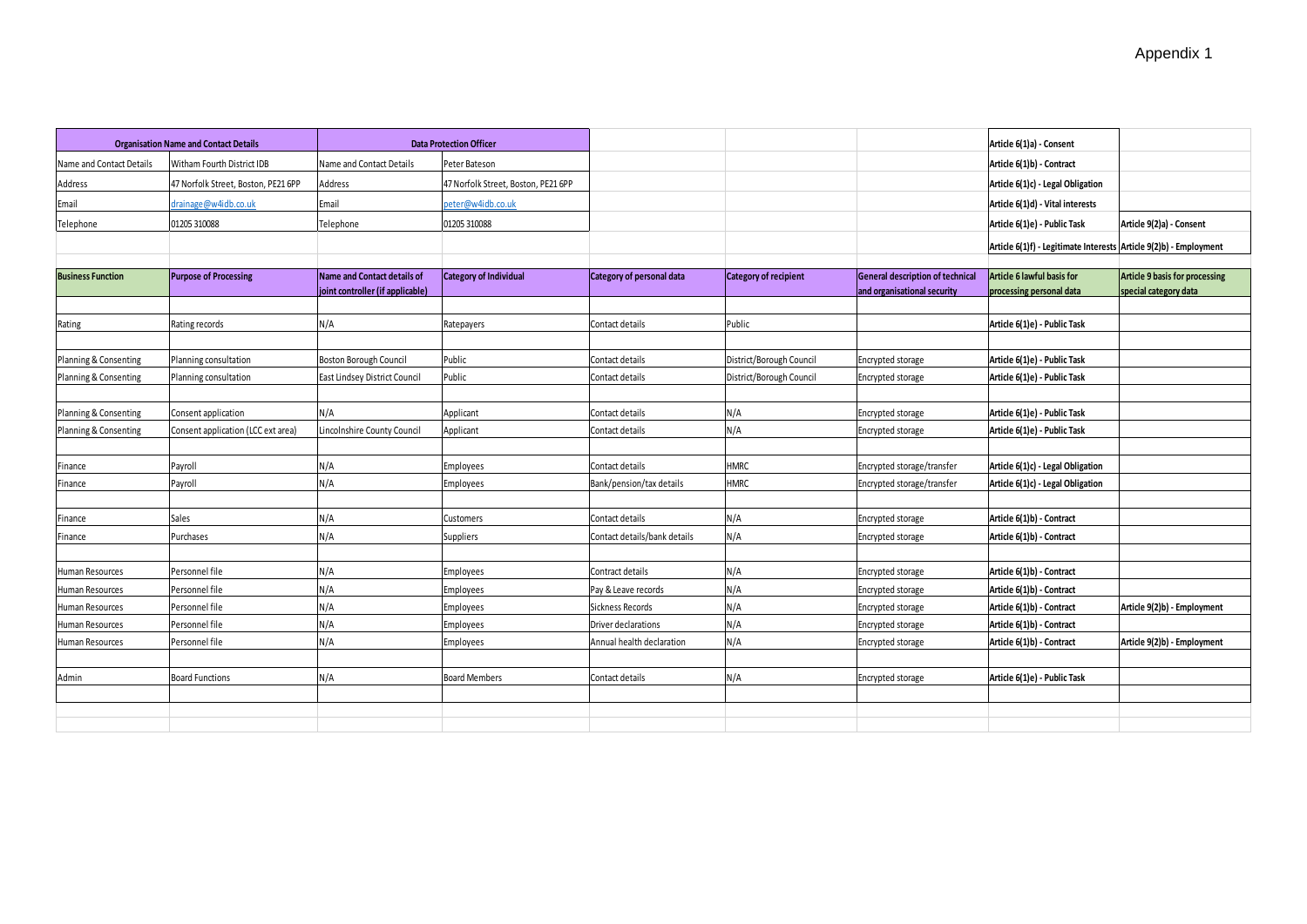

# **PRIVACY NOTICE**

We regard your privacy as important and comply with the Data Protection Act 2018 and the General Data Protection Regulations (GDPR).

We process and hold information in order to provide public services. This notice explains how we use and share your information. Information may be collected in paper or electronic form, by telephone, email or by a member of our staff.

## **We record personal information if:**

- You contact us to inform us that you have acquired land in The Board's drainage district,
- You contact us to inform us of changes to your land ownership,
- You contact us to ask for consent to do work on a watercourse in our drainage district,
- Your details are given to us by a third party e.g. solicitor, informing us of changes in land ownership

## **Why we collect information**

The Board collects and holds information about you, in order to:

- deliver public services under Acts of Parliament, in particular, the Land Drainage Act 1991 and the Flood and Water Management Act 2010
- confirm your identity to provide some services
- contact you by post, email or telephone
- update your ratepayer record
- allow us to undertake statutory functions efficiently and effectively
- make sure we meet our statutory obligations.

## **Our Right to Process Information**

We are permitted to process information under GDPR Article 6 (1) (a) (b) and (e) when:

- Processing is with consent of the data subject, or
- Processing is necessary for compliance with a legal obligation, or
- Processing is necessary for the performance of a task carried out in the public interest or in the exercise of official authority vested in the data controller

## **How we use your information**

We will only use any personal information we hold for the purposes for which it was provided. We will only hold your information for as long as necessary. All employees who have access to your personal data and are associated with the handling of that data are obliged to respect the confidentiality of your data. All your communications to us are protected against unauthorised access by third parties.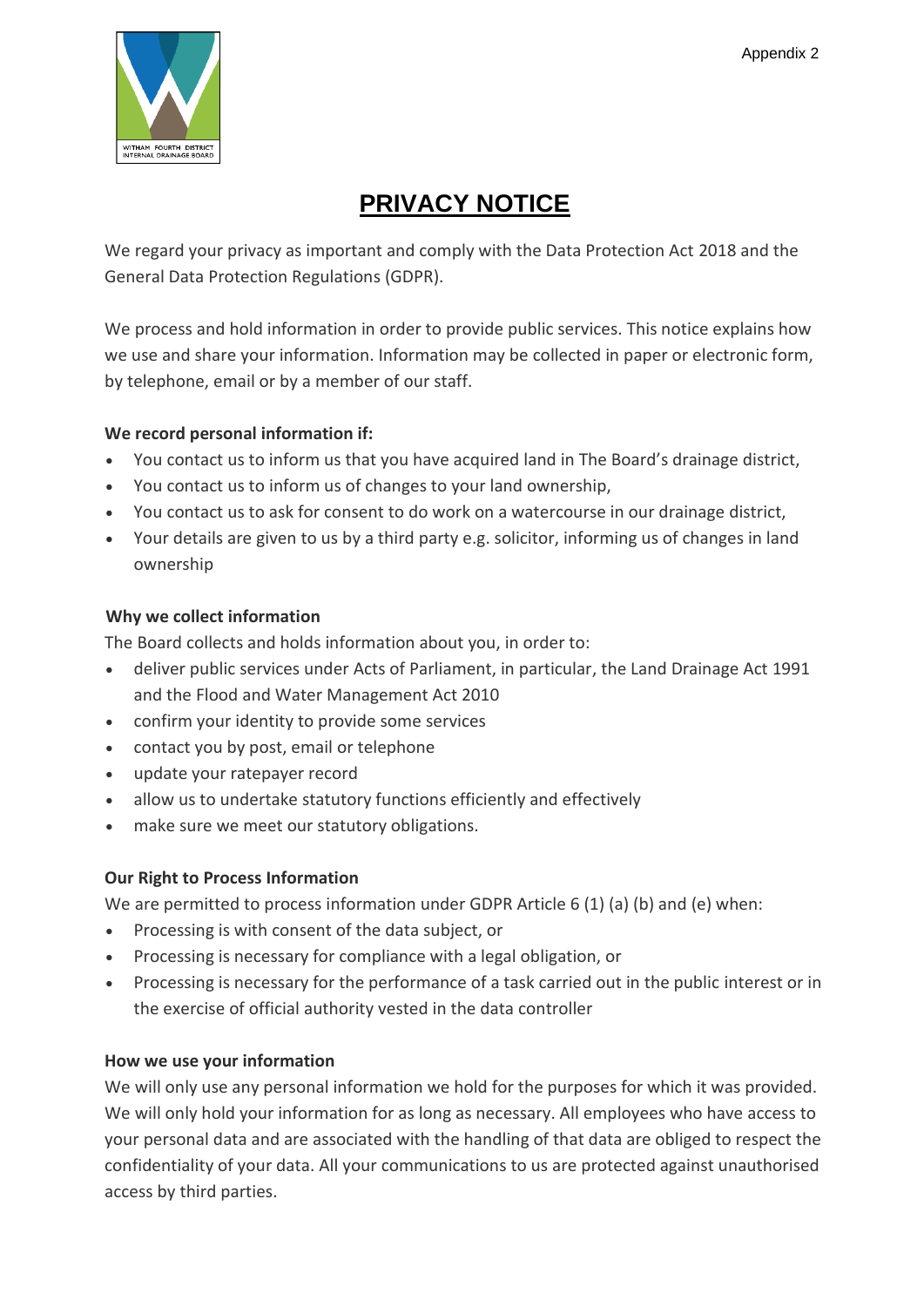The Board tries to keep the information we have about you accurate. If, however, you find errors or inaccuracies in your data, we will erase, complete or amend that information upon request.

### **We will process your information for the following purposes:**

- to ensure that we meet our legal obligations.
- where necessary for our consenting and enforcement duties.
- where necessary to protect individuals from harm or injury.

### **Information sharing**

Where we need to disclose your personal information to other authorities e.g. the Environment Agency, we will do so only with your prior explicit consent or where we are legally required to. We may disclose information when necessary to prevent risk of harm to an individual.

### **Information Security**

The Board seeks to ensure the security of personal data. We make sure that your information is protected from unauthorised access, loss, manipulation, falsification, destruction or unauthorised disclosure. This is done through appropriate technical measures and appropriate policies. We will only keep your data for the purpose it was collected for and only for as long as is necessary. After which it will be deleted.

### **Your Rights**

### **Access to Information**

You have the right to request access to the information we have about you. You can do this by contacting our Data Controller: [peter@w4idb.co.uk](mailto:peter@w4idb.co.uk)

### **Information Correction and deletion**

If you believe that the information we have about you is incorrect, you may contact us so that we can update it and keep your data accurate. Please contact: [peter@w4idb.co.uk](mailto:peter@w4idb.co.uk)

### **Right to Object**

If you believe that your data is not being processed for the purpose it has been collected for, you may object: Please contact [peter@w4idb.co.uk](mailto:peter@w4idb.co.uk)

### **To Sum Up**

In accordance with the law, we only collect a limited amount of information about you that is necessary for correspondence, information and service provision. We do not use profiling, we do not sell your data, we do not pass your data to third parties without your consent. We do not use your data for purposes other than those specified. We make sure your data is stored securely. We delete all information deemed to be no longer necessary. We constantly review our Privacy Policies to keep it up to date in protecting your data.